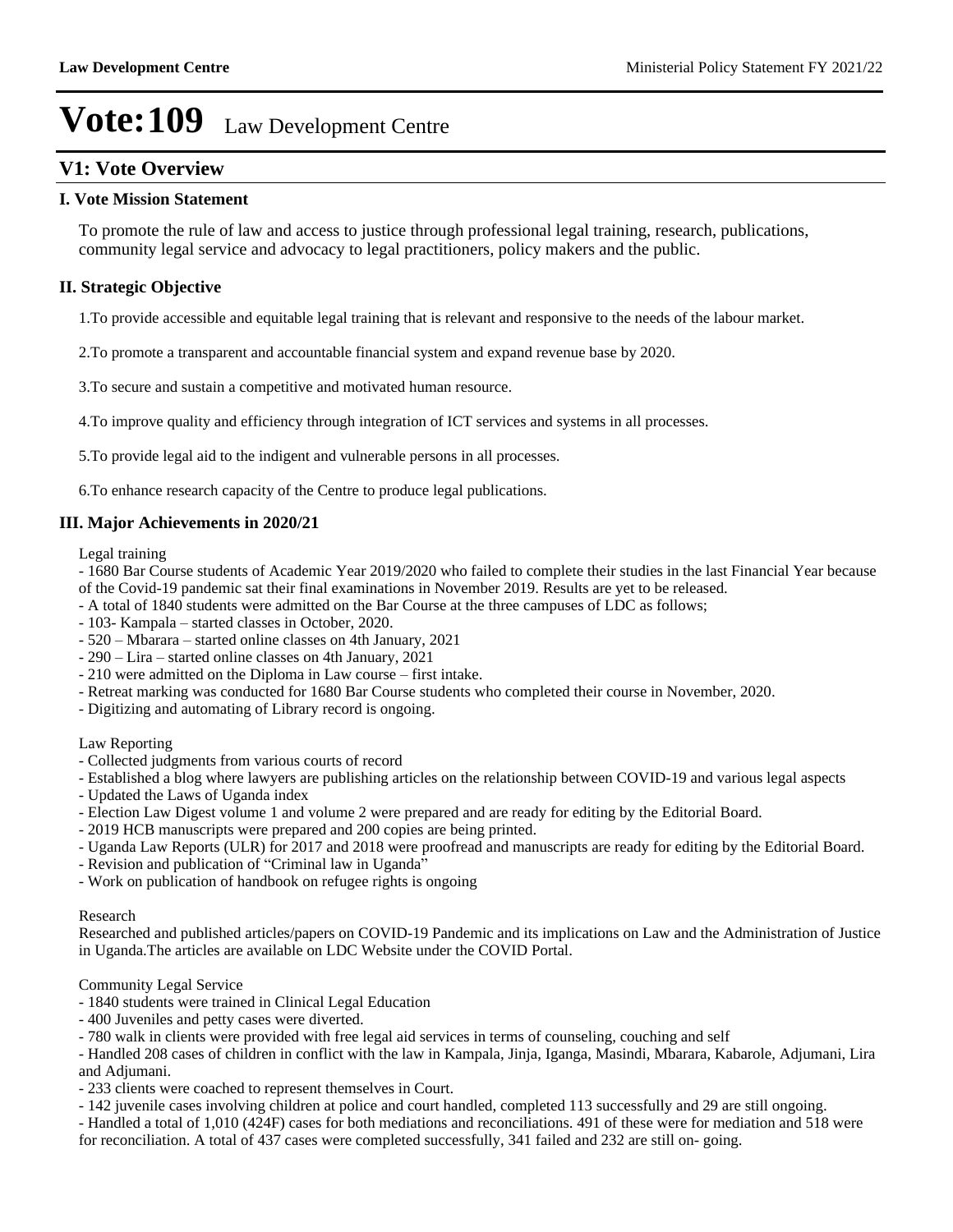- Human Resource and Administration
- Procurement process for purchase and implementation of human resource information system is ongoing.
- Extension of CCTV Surveillance System at LDC main campus and Mbarara has been completed.
- Procurement process for purchase of 30 desktop computers and 10 laptops is ongoing.
- Constructing of the 1st phase of the multistoried building has been completed.
- Procurement process for purchase of offset machine for printery is ongoing.
- 143 LDC Staff paid salary on time.
- 30 staff were trained on the LDC information systems
- Assets maintained in good conditions, and utility bills paid.
- Equipped the LDC Kampala and Mbarara campus clinics with equipment and medicine
- Procured 200 desks and 200 tables for students
- Finalized paving of the students car park.
- Auditorium and administration block have been renovated.
- Equipped 2 campuses with COVID 19 sanitary equipment
- Established the Lira Regional Campus
- Equipped the LDC Lira campus library with reference materials

### **IV. Medium Term Plans**

- Establish fully fledged Regional Campuses in Mbarara and Lira by acquiring land and construction of buildings.
- Continue with fully fledged online courses for Diploma Courses running alongside physical courses.
- Full automation of all LDC Manual processes

- Procuring more books for the Main, Mbarara and Lira campus libraries to reduce on the ratio of 1 book to a student which is standing at 1:20 instead of the ideal 1:5.

- Complete construction of LDC multistoried building to provide more lecture rooms, administration offices, resource Centre, moot courts, main hall and bookshop. This will enable LDC to decongest lecture rooms and library, admit more students on all courses and introduce new courses.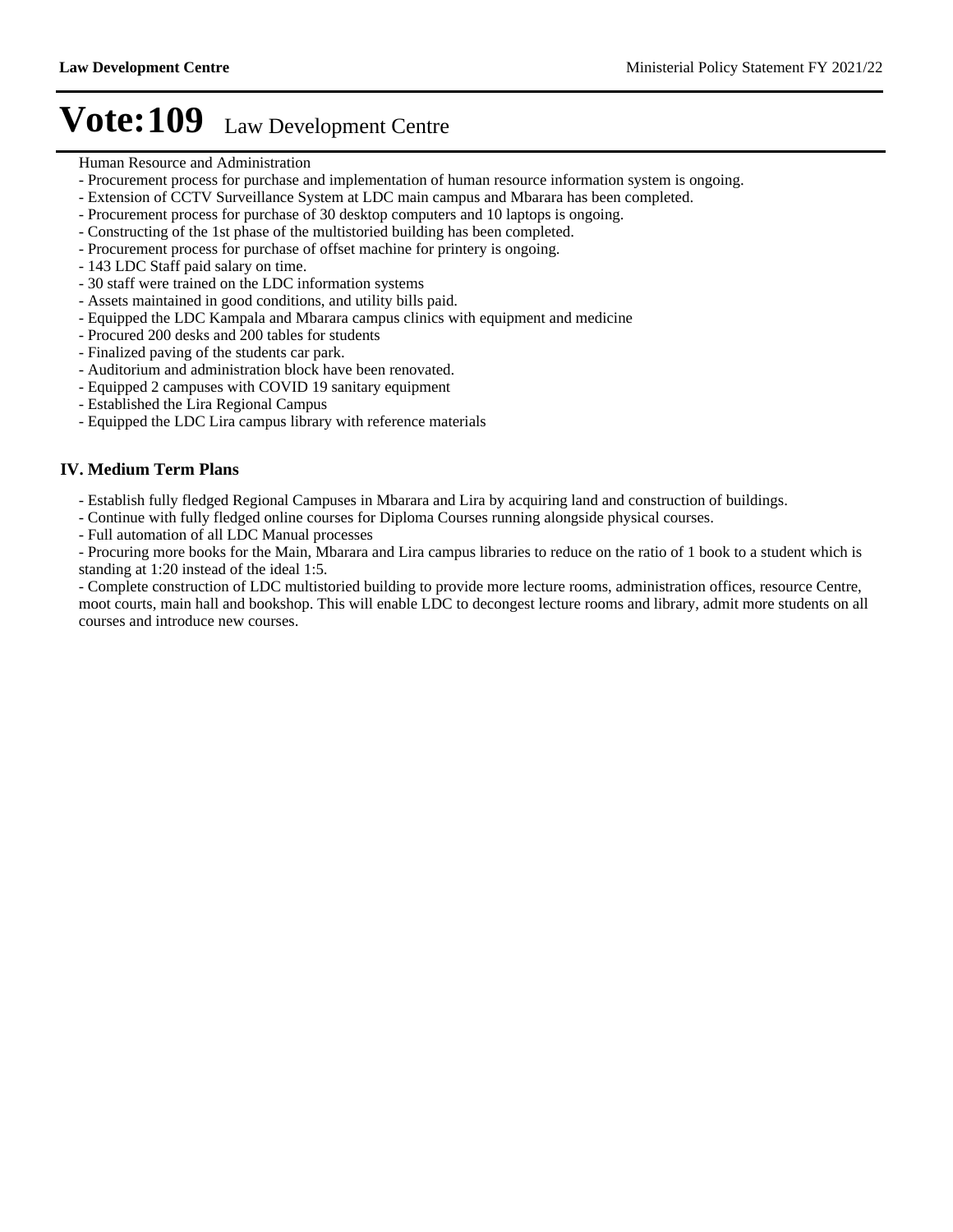## **V. Snapshot Of Medium Term Budget Allocations**

**Table 5.1: Overview of Vote Expenditures (UShs Billion)**

|                  |                                                      | 2020/21            |               |                                           |         | <b>MTEF Budget Projections</b> |         |         |         |
|------------------|------------------------------------------------------|--------------------|---------------|-------------------------------------------|---------|--------------------------------|---------|---------|---------|
|                  |                                                      | 2019/20<br>Outturn | <b>Budget</b> | <b>Approved Expenditure</b><br>by End Dec | 2021/22 | 2022/23                        | 2023/24 | 2024/25 | 2025/26 |
| <b>Recurrent</b> | Wage                                                 | 5.143              | 8.443         | 3.852                                     | 8.443   | 8.865                          | 8.865   | 8.865   | 8.865   |
|                  | Non Wage                                             | 8.329              | 15.248        | 5.504                                     | 15.248  | 15.248                         | 15.248  | 15.248  | 15.248  |
| Devt.            | GoU                                                  | 3.773              | 4.393         | 0.893                                     | 4.393   | 4.393                          | 4.393   | 4.393   | 4.393   |
|                  | Ext. Fin.                                            | 0.000              | 0.000         | 0.000                                     | 0.000   | 0.000                          | 0.000   | 0.000   | 0.000   |
|                  | <b>GoU</b> Total                                     | 17.244             | 28.084        | 10.249                                    | 28.084  | 28.506                         | 28.506  | 28.506  | 28.506  |
|                  | <b>Total GoU+Ext Fin (MTEF)</b>                      | 17.244             | 28.084        | 10.249                                    | 28.084  | 28.506                         | 28.506  | 28.506  | 28.506  |
|                  | Arrears                                              | 0.000              | 0.077         | 0.075                                     | 1.760   | 0.000                          | 0.000   | 0.000   | 0.000   |
|                  | <b>Total Budget</b>                                  | 17.244             | 28.160        | 10.324                                    | 29.844  | 28.506                         | 28.506  | 28.506  | 28.506  |
|                  | <b>A.I.A Total</b>                                   | 0.000              | 0.000         | 0.000                                     | 0.000   | 0.000                          | 0.000   | 0.000   | 0.000   |
|                  | <b>Grand Total</b>                                   | 17.244             | 28.160        | 10.324                                    | 29.844  | 28.506                         | 28.506  | 28.506  | 28.506  |
|                  | <b>Total Vote Budget</b><br><b>Excluding Arrears</b> | 17.244             | 28.084        | 10.249                                    | 28.084  | 28.506                         | 28.506  | 28.506  | 28.506  |

### **Table 5.2: Budget Allocation by Programme (UShs Billion)**

|                                 | 2021/22 Draft Estimates |          |              |
|---------------------------------|-------------------------|----------|--------------|
| <b>Billion Uganda Shillings</b> | GoU                     | Ext. Fin | <b>Total</b> |
| Governance and Security         | 28.084                  | 0.000    | 28.084       |
| <b>Grand Total:</b>             | 29.844                  | 0.000    | 29.844       |
| <b>Total excluding Arrears</b>  | 28.084                  | 0.000    | 28.084       |

## **VI. Budget By Economic Clasification**

**Table V6.1 2020/21 and 2021/22 Budget Allocations by Item**

|                                       |        | 2020/21 Approved Budget |            |              |        | 2021/22 Draft Estimates |              |
|---------------------------------------|--------|-------------------------|------------|--------------|--------|-------------------------|--------------|
| Billion Uganda Shillings              | GoU    | Ext. Fin                | <b>AIA</b> | <b>Total</b> | GoU    | Ext. Fin                | <b>Total</b> |
| <b>Output Class: Outputs Provided</b> | 23.690 | 0.000                   | 0.000      | 23.690       | 23.690 | 0.000                   | 23.690       |
| 211 Wages and Salaries                | 13.477 | 0.000                   | 0.000      | 13.477       | 12.908 | 0.000                   | 12.908       |
| 212 Social Contributions              | 0.864  | 0.000                   | 0.000      | 0.864        | 0.919  | 0.000                   | 0.919        |
| 213 Other Employee Costs              | 2.763  | 0.000                   | 0.000      | 2.763        | 2.913  | 0.000                   | 2.913        |
| 221 General Expenses                  | 2.208  | 0.000                   | 0.000      | 2.208        | 2.455  | 0.000                   | 2.455        |
| 222 Communications                    | 0.312  | 0.000                   | 0.000      | 0.312        | 0.211  | 0.000                   | 0.211        |
| 223 Utility and Property Expenses     | 1.284  | 0.000                   | 0.000      | 1.284        | 1.295  | 0.000                   | 1.295        |
| 224 Supplies and Services             | 0.410  | 0.000                   | 0.000      | 0.410        | 0.610  | 0.000                   | 0.610        |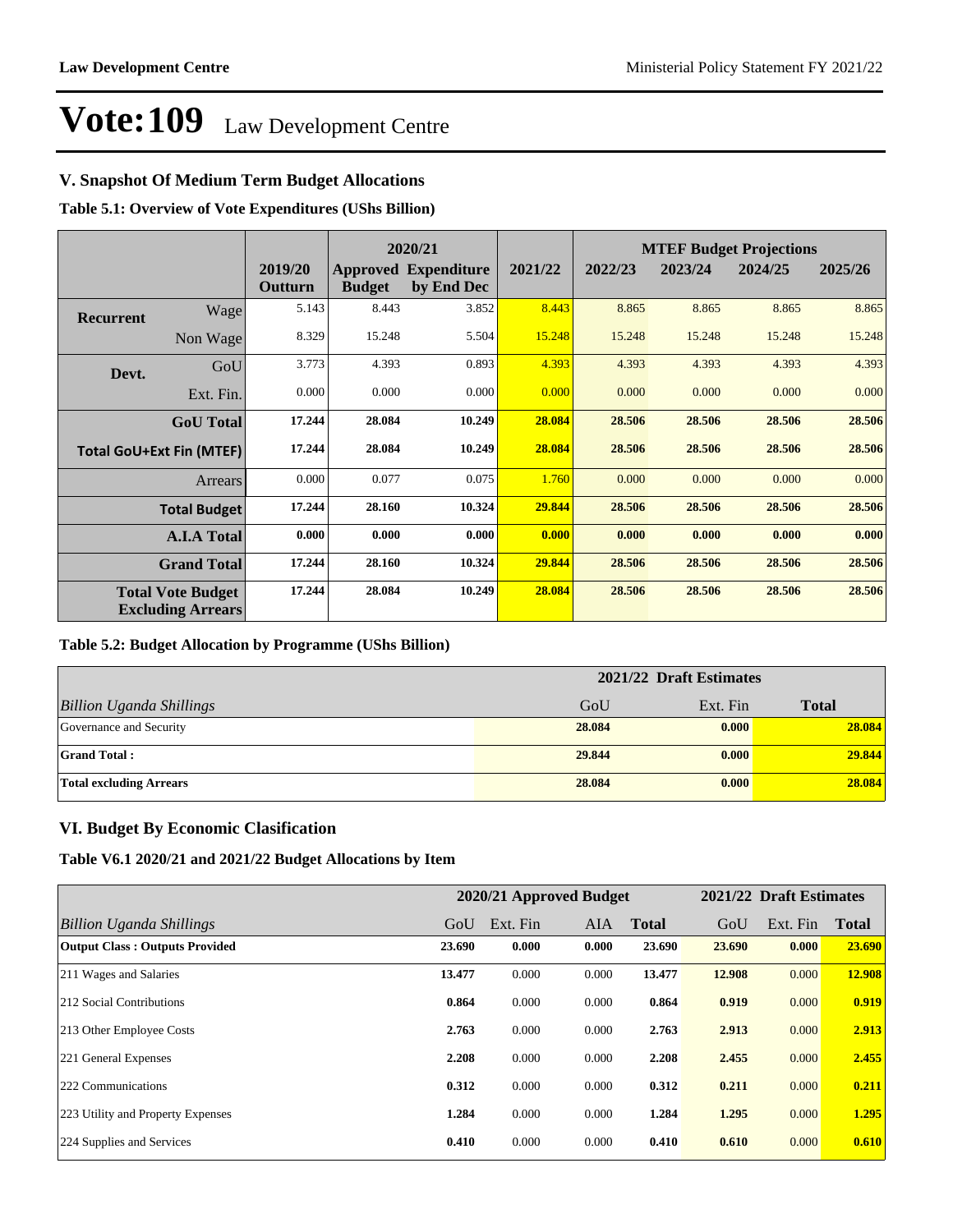| 225 Professional Services              | 0.340  | 0.000 | 0.000 | 0.340  | 0.250  | 0.000 | 0.250  |
|----------------------------------------|--------|-------|-------|--------|--------|-------|--------|
| 226 Insurances and Licenses            | 0.070  | 0.000 | 0.000 | 0.070  | 0.070  | 0.000 | 0.070  |
| 227 Travel and Transport               | 0.870  | 0.000 | 0.000 | 0.870  | 0.900  | 0.000 | 0.900  |
| 228 Maintenance                        | 1.092  | 0.000 | 0.000 | 1.092  | 1.160  | 0.000 | 1.160  |
| <b>Output Class: Capital Purchases</b> | 4.393  | 0.000 | 0.000 | 4.393  | 4.393  | 0.000 | 4.393  |
| <b>312 FIXED ASSETS</b>                | 4.393  | 0.000 | 0.000 | 4.393  | 4.393  | 0.000 | 4.393  |
| <b>Output Class: Arrears</b>           | 0.077  | 0.000 | 0.000 | 0.077  | 1.760  | 0.000 | 1.760  |
| 321 DOMESTIC                           | 0.077  | 0.000 | 0.000 | 0.077  | 1.760  | 0.000 | 1.760  |
| <b>Grand Total:</b>                    | 28.160 | 0.000 | 0.000 | 28.160 | 29.844 | 0.000 | 29.844 |
| <b>Total excluding Arrears</b>         | 28.084 | 0.000 | 0.000 | 28.084 | 28.084 | 0.000 | 28.084 |

## VII. Budget By Sub-Subprogramme, Department And Project

### **Table V7.1: Past Expenditure Outturns and Medium Term Projections by Sub-SubProgramme,Department and Project**

| Billion Uganda shillings                        |                              | FY 2020/21                |                                   |                                             | <b>Medium Term Projections</b> |         |         |         |
|-------------------------------------------------|------------------------------|---------------------------|-----------------------------------|---------------------------------------------|--------------------------------|---------|---------|---------|
|                                                 | <b>FY 2019/20</b><br>Outturn | Approved<br><b>Budget</b> | <b>Spent By</b><br><b>End Dec</b> | 2021-22<br><b>Proposed</b><br><b>Budget</b> | 2022-23                        | 2023-24 | 2024-25 | 2025-26 |
| 54 Legal Training                               | 17.244                       | 28.160                    | 10.324                            | 29.844                                      | 28.506                         | 28.506  | 28.506  | 28.506  |
| 01 Administration                               | 13.471                       | 23.690                    | 9.356                             | 24.831                                      | 24.112                         | 24.112  | 24.112  | 24.112  |
| 1229 Support to Law Development Centre          | 3.773                        | 0.000                     | 0.000                             | 0.000                                       | 0.000                          | 0.000   | 0.000   | 0.000   |
| 1640 Retooling of the Law Development<br>Centre | 0.000                        | 4.470                     | 0.967                             | 5.013                                       | 4.393                          | 4.393   | 4.393   | 4.393   |
| <b>Total for the Vote</b>                       | 17.244                       | 28.160                    | 10.324                            | 29.844                                      | 28.506                         | 28.506  | 28.506  | 28.506  |
| <b>Total Excluding Arrears</b>                  | 17.244                       | 28.084                    | 10.249                            | 28.084                                      | 28.506                         | 28.506  | 28.506  | 28.506  |

### VIII. Sub-SubProgramme Performance and Medium Term Plans

### **Table V8.1: Sub-SubProgramme Outcome and Outcome Indicators**

| <b>Sub-SubProgramme:</b> 54 Legal Training |                                                                                                                                                                                                                                                                                                                                                                                                                                                                                                                                                                                    |
|--------------------------------------------|------------------------------------------------------------------------------------------------------------------------------------------------------------------------------------------------------------------------------------------------------------------------------------------------------------------------------------------------------------------------------------------------------------------------------------------------------------------------------------------------------------------------------------------------------------------------------------|
| Objective :                                | 1. To provide accessible and equitable legal training that is relevant and responsive to the needs of the<br>labour market.<br>2. To promote a transparent and accountable financial system and expand revenue base by 2020.<br>3. To secure and sustain a competitive and motivated human resource.<br>4. To improve quality and efficiency through integration of ICT services and systems in all processes.<br>5. To provide legal aid to the indigent and vulnerable persons in all processes.<br>6. To enhance research capacity of the Centre to produce legal publications. |
| <b>Responsible Officer:</b>                |                                                                                                                                                                                                                                                                                                                                                                                                                                                                                                                                                                                    |
|                                            | Director, LDC                                                                                                                                                                                                                                                                                                                                                                                                                                                                                                                                                                      |
| Outcome:                                   | Skilled legal practioners                                                                                                                                                                                                                                                                                                                                                                                                                                                                                                                                                          |
|                                            | 1. Infrastructure and access to JLOS services enhanced                                                                                                                                                                                                                                                                                                                                                                                                                                                                                                                             |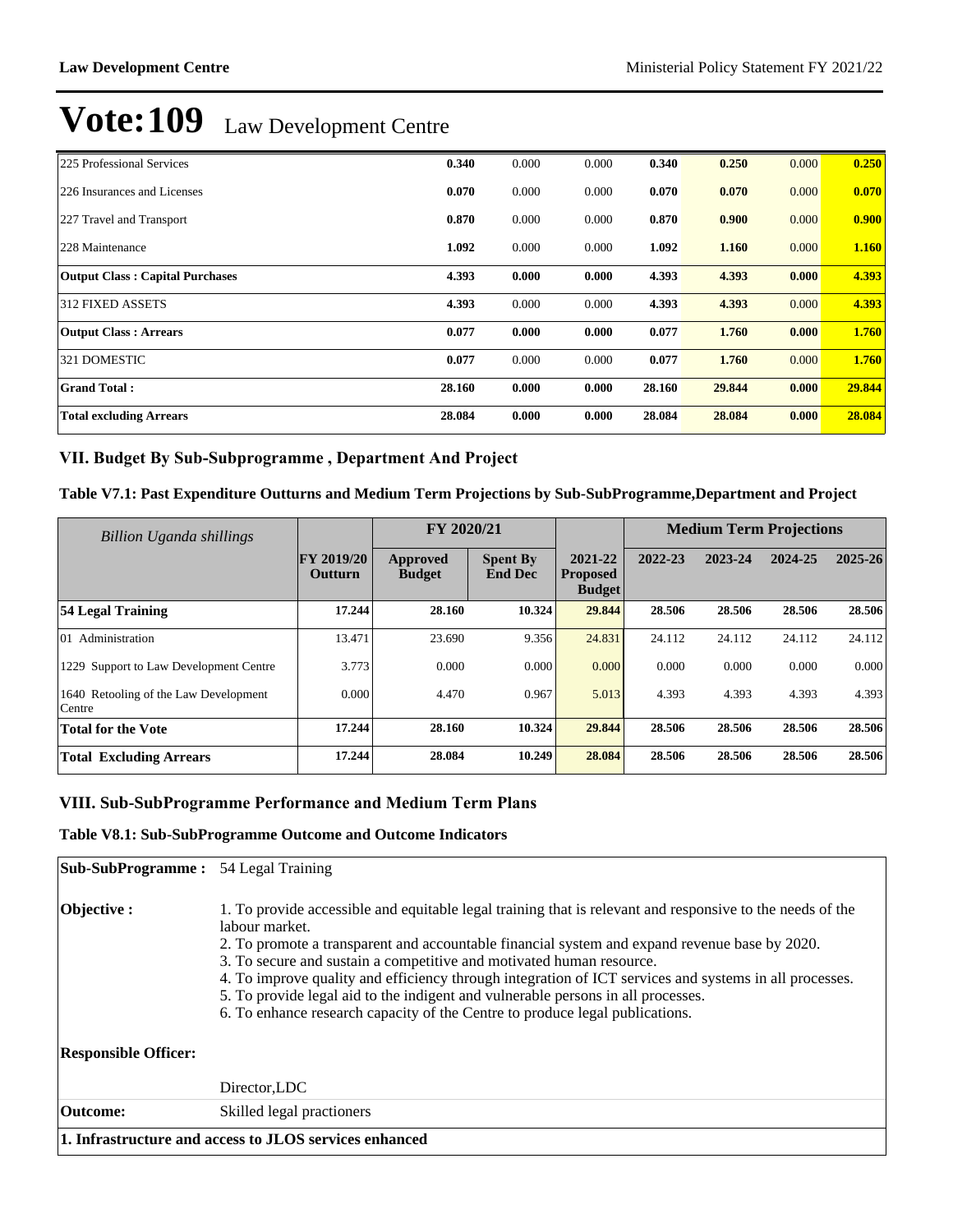|                                                                                    |                 |                  | <b>Performance Targets</b> |            |            |
|------------------------------------------------------------------------------------|-----------------|------------------|----------------------------|------------|------------|
| <b>Outcome Indicators</b>                                                          |                 |                  | 2021/22                    | 2022/23    | 2023/24    |
|                                                                                    | <b>Baseline</b> | <b>Base year</b> | <b>Target</b>              | Projection | Projection |
| • Pass rate/Completion rate                                                        | 70%             | 2020             | 71%                        | 72%        | 73%        |
| • Proportion of trained students to those that graduate                            | 80              | 80               | 80                         | 80         | 80         |
| <b>Department: 01 Administration</b>                                               |                 |                  |                            |            |            |
| <b>Budget Output: 01 Legal Training</b>                                            |                 |                  |                            |            |            |
| % of students graduating in Administrative Law Course as a % of those who enrolled | 90%             | 90%              | 86%                        |            |            |
| % of students graduating in Bar course as a % of those who enrolled                | <b>70%</b>      | 70%              | 70%                        |            |            |
| % of students graduating in diploma in Human rights as a % of those who enrolled   | 90%             | 90%              | 90%                        |            |            |
| % of students graduating in diploma in Law as a % of those who enrolled            | 80%             | 80%              | 80%                        |            |            |
| <b>Budget Output: 02 Law Reporting</b>                                             |                 |                  |                            |            |            |
| No of Law Reports Published (Volumes)                                              |                 |                  | 1,000                      | 1,000      | 1,000      |
| No. of Volumes of High Court Bulletins published                                   | 400             | 400              | 400                        |            |            |
| <b>Budget Output: 04 Community Legal Services</b>                                  |                 |                  |                            |            |            |
| % of cases referred to Legal Aid Clinic for reconciliation that are concluded      |                 |                  |                            |            |            |
| No. of juvenile diverted from the criminal justice system                          |                 |                  | 1,000                      | 1,000      | 1,000      |

## **IX. Major Capital Investments And Changes In Resource Allocation**

## **Table 9.1: Major Capital Investment (Capital Purchases outputs over 0.5Billion)**

|                                                                                                                                                                                    | FY 2021/22     |                                                                                                                                                                                                       |                                                      |
|------------------------------------------------------------------------------------------------------------------------------------------------------------------------------------|----------------|-------------------------------------------------------------------------------------------------------------------------------------------------------------------------------------------------------|------------------------------------------------------|
| <b>Appr. Budget and Planned Outputs</b>                                                                                                                                            |                | <b>Expenditures and Achievements by</b><br>end Dec                                                                                                                                                    | <b>Proposed Budget and Planned</b><br><b>Outputs</b> |
| <b>Vote 109 Law Development Centre</b>                                                                                                                                             |                |                                                                                                                                                                                                       |                                                      |
| Sub-SubProgramme: 12 54 Legal Training                                                                                                                                             |                |                                                                                                                                                                                                       |                                                      |
| Development Project : 1640 Retooling of the Law Development Centre                                                                                                                 |                |                                                                                                                                                                                                       |                                                      |
| <b>Budget Output: 12 54 72 Government Buildings and Administrative Infrastructure</b>                                                                                              |                |                                                                                                                                                                                                       |                                                      |
| <b>Building Renovations</b><br>Replacement of chairs<br>Repair air conditioning<br>Floor re-works<br>Plumbing works<br>Replace windows<br>Renovate electrical system<br>Repainting |                | -Constructing of the 1st phase of the<br>multistoried building has been completed.<br>-Finalized tarmacking of the students car park.<br>-Auditorium and administration block have<br>been renovated. |                                                      |
| <b>Total Output Cost(Ushs Thousand)</b>                                                                                                                                            | 3,843,304      | 619,456                                                                                                                                                                                               | 3,343,304                                            |
| Gou Dev't:                                                                                                                                                                         | 3,843,304      | 619,456                                                                                                                                                                                               | 3,343,304                                            |
| Ext Fin:                                                                                                                                                                           | $\overline{0}$ | $\Omega$                                                                                                                                                                                              |                                                      |
| A.I.A.                                                                                                                                                                             | $\mathbf{0}$   | $\Omega$                                                                                                                                                                                              | $\overline{0}$                                       |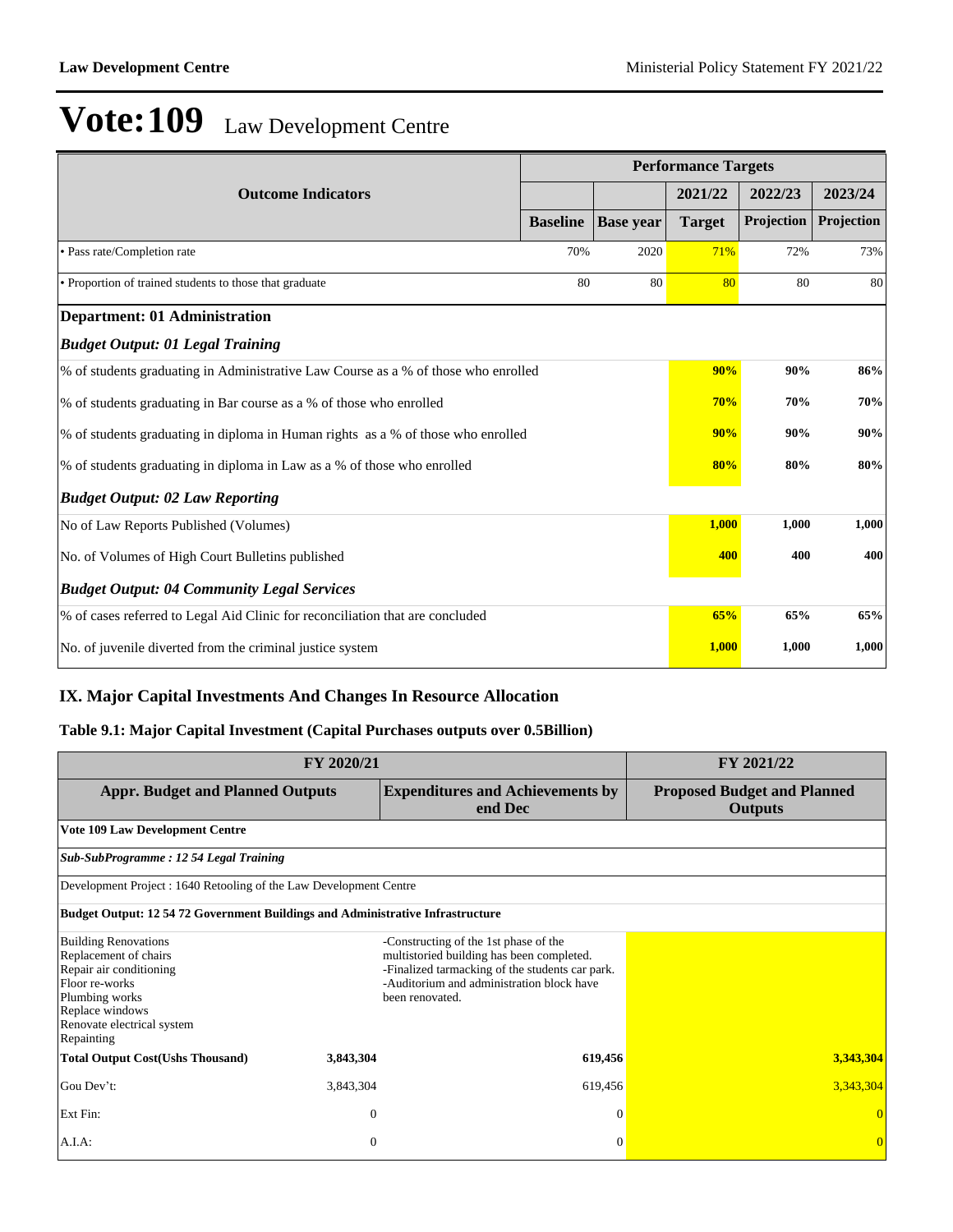## **X. Vote Challenges and Plans To Improve Performance**

### **Vote Challenges**

i. Poor quality of law graduates channeled out by Universities leading to high failure rate ii. Drop out of students from the various courses due to failure to raise fees to complete course.This affects the LDC projected budget for AIA.

#### **Plans to improve Vote Performance**

i. Continuous training of lecturers in student oriented teaching methods.

ii. Decongesting the firm rooms to allow enough interaction between students and lecturers.

iii. Conduct meetings with representatives of University Law faculties to discuss ways of improving standards of legal education.

### **XI Off Budget Support**

#### **Table 11.1 Off-Budget Support by Department and Project**

N/A

### **XII. Vote Cross Cutting Policy And Other Budgetary Issues**

### **Table 12.1: Cross- Cutting Policy Issues**

| <b>Issue Type:</b>                  | <b>HIV/AIDS</b>                                                                                                                                                                                               |
|-------------------------------------|---------------------------------------------------------------------------------------------------------------------------------------------------------------------------------------------------------------|
| Objective:                          | Increase awareness on HIV/AIDS among the staff and students of LDC                                                                                                                                            |
| <b>Issue of Concern:</b>            | Create awareness of HIV/AIDS within the LDC community                                                                                                                                                         |
| <b>Planned Interventions:</b>       | Create awareness through online communication to staff and students of LDC                                                                                                                                    |
| <b>Budget Allocation (Billion):</b> | 0.002                                                                                                                                                                                                         |
| <b>Performance Indicators:</b>      | Rate of awareness created within LDC                                                                                                                                                                          |
| Objective:                          | Medical support provided to all staff including those living with AIDS/HIV                                                                                                                                    |
| <b>Issue of Concern:</b>            | Productivity of staff of LDC including those living with HIV/AIDS                                                                                                                                             |
| <b>Planned Interventions:</b>       | Provide medical insurance to staff of LDC                                                                                                                                                                     |
| <b>Budget Allocation (Billion):</b> | 0.270                                                                                                                                                                                                         |
| <b>Performance Indicators:</b>      | Number of staff that are provided medical insurance/support                                                                                                                                                   |
| <b>Issue Type:</b>                  | Gender                                                                                                                                                                                                        |
| Objective:                          | Gender equality and equity                                                                                                                                                                                    |
| <b>Issue of Concern:</b>            | Promotion of gender equality and equitable access to LDC services                                                                                                                                             |
| <b>Planned Interventions:</b>       | -Procure and set up more devices and services (visual impairment aids, fluent interpreters/signers<br>with appropriate academic background) to attract people with disabilities to cover all LDC<br>campuses. |
| <b>Budget Allocation (Billion):</b> | 0.080                                                                                                                                                                                                         |
| <b>Performance Indicators:</b>      | -No of devices introduced/set up No of interpreters provided<br>-Breast feeding room furnished and attendant hired.                                                                                           |
| Objective:                          | Integrate gender in the curriculum of all LDC courses                                                                                                                                                         |
| <b>Issue of Concern:</b>            | Promotion of access to legal aid by providing legal aid to the indigent                                                                                                                                       |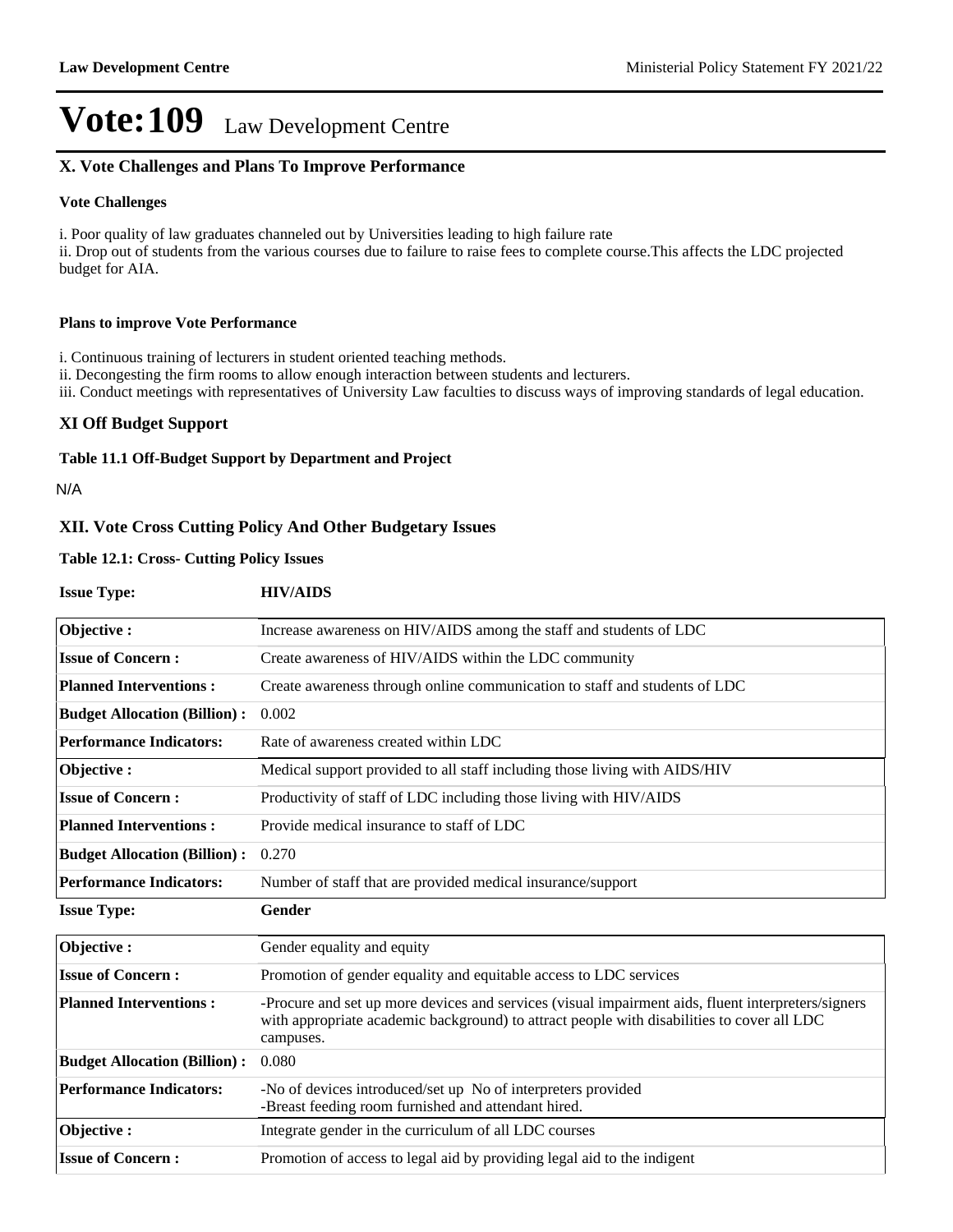| <b>Planned Interventions:</b>       | Attach Bar course students to hard to reach areas for clerkship, coaching litigants, representing the<br>poor in court, counseling, diverting juveniles from the criminal justice system.    |
|-------------------------------------|----------------------------------------------------------------------------------------------------------------------------------------------------------------------------------------------|
| <b>Budget Allocation (Billion):</b> | 1.719                                                                                                                                                                                        |
| <b>Performance Indicators:</b>      | -No of Bar Course students attached to hard to reach areas,<br>-No of walk in clients that access legal aid<br>-No of juveniles diverted<br>-No of litigants coached for self-representation |
| <b>Issue Type:</b>                  | <b>Enviroment</b>                                                                                                                                                                            |
| Objective:                          | Prevent environmental degradation within the centre                                                                                                                                          |
| <b>Issue of Concern:</b>            | Proper conservation of the environment                                                                                                                                                       |
| <b>Planned Interventions:</b>       | Sensitize the staff and students of LDC and its campuses on how to conserve the environment                                                                                                  |
| <b>Budget Allocation (Billion):</b> | 0.003                                                                                                                                                                                        |
| <b>Performance Indicators:</b>      | Number of sensitization campaigns carried out                                                                                                                                                |

### **XIII. Personnel Information**

## **Table 13.1 Staff Establishment Analysis**

| <b>Title</b>                                             | <b>Salary Scale</b> | <b>Number Of Approved Positions</b> | <b>Number Of Filled Positions</b> |
|----------------------------------------------------------|---------------------|-------------------------------------|-----------------------------------|
| Director, LDC.                                           | LS <sub>1</sub>     |                                     | $\mathbf{1}$                      |
| Deputy Director, LDC.                                    | LS <sub>2</sub>     |                                     | 1                                 |
| Academic Registrar                                       | LS <sub>3</sub>     |                                     | $\mathbf{1}$                      |
| Head Dep't of Law                                        | LS <sub>3</sub>     |                                     | $\mathbf{1}$                      |
| Head Finance and Planning                                | LS <sub>3</sub>     |                                     | $\mathbf{1}$                      |
| <b>Head Library Department</b>                           | LS <sub>3</sub>     |                                     | $\mathbf{1}$                      |
| <b>Head Post Graduate Studies</b>                        | LS <sub>3</sub>     |                                     | 1                                 |
| Head, Dept. of Law Reporting,<br>Research and Law Reform | LS <sub>3</sub>     |                                     | $\mathbf{1}$                      |
| Secretary/Head Human Resource<br>and Administration      | LS 3                |                                     | $\mathbf{1}$                      |
| <b>Administration Manager</b>                            | LS4                 |                                     | $\mathbf{1}$                      |
| Head of Subject                                          | LS <sub>4</sub>     |                                     | $\mathbf{1}$                      |
| Human Resource Manager                                   | LS <sub>4</sub>     |                                     | $\mathbf{1}$                      |
| Manager, LAC                                             | LS <sub>4</sub>     |                                     | $\mathbf{1}$                      |
| Manager, LDC Publishers                                  | LS <sub>4</sub>     |                                     | 1                                 |
| Accountant                                               | LS <sub>5</sub>     | 3                                   | 3                                 |
| <b>Assistant Academic Registrar</b>                      | LS <sub>5</sub>     | 3                                   | 3                                 |
| <b>Editor Law Reports</b>                                | LS <sub>5</sub>     |                                     | $\mathbf{1}$                      |
| Procurement Officer                                      | LS <sub>5</sub>     |                                     | $\mathbf{1}$                      |
| Senior Legal Officer                                     | LS <sub>5</sub>     |                                     | 1                                 |
| Systems Analyst/ICT officer                              | LS <sub>5</sub>     |                                     | $\mathbf{1}$                      |